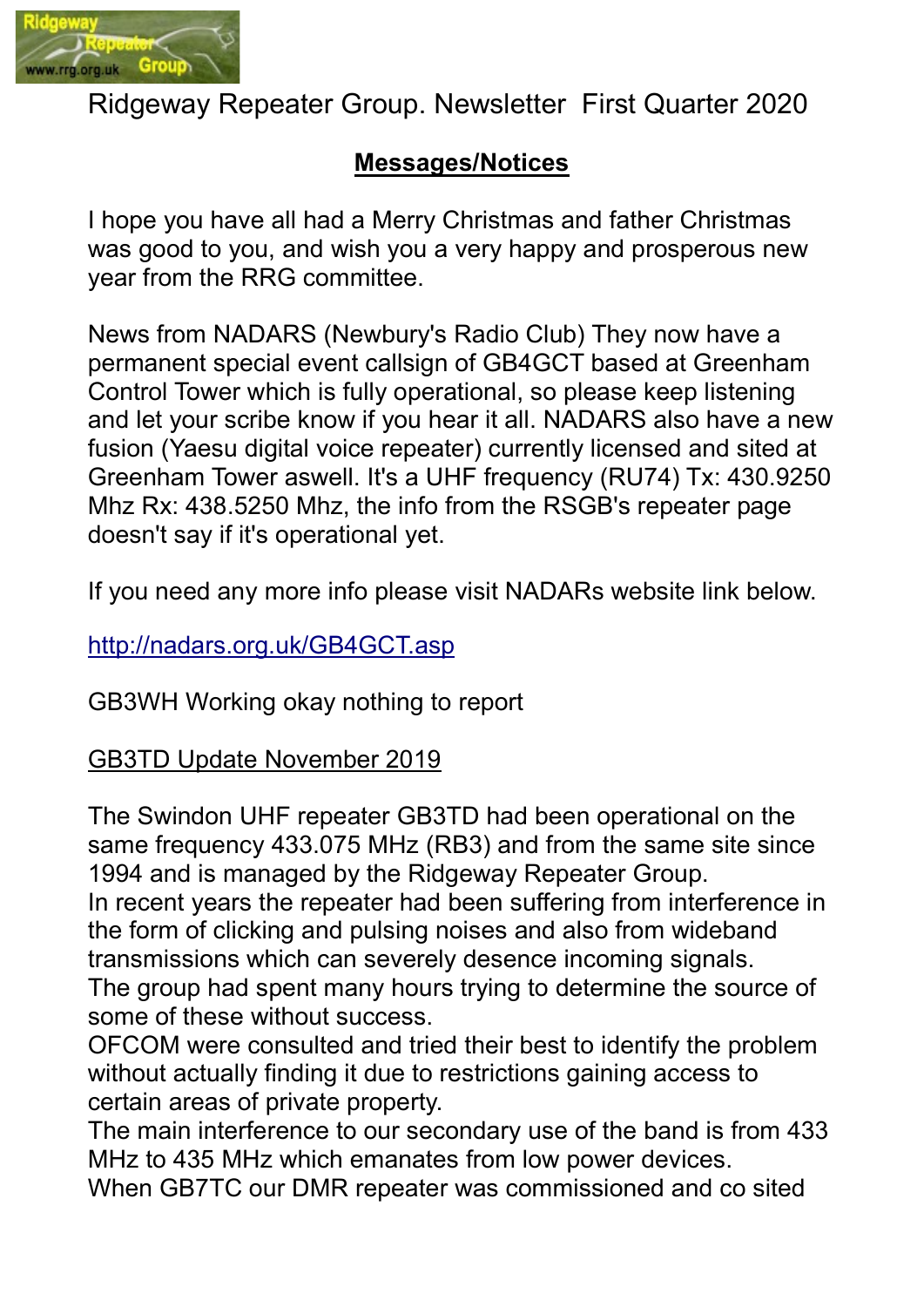with GB3TD and using the same antenna, the filtering system was complicated and caused extra losses in the system. Never the less has worked well.

A question was asked to the ETCC repeater committee asking if a 7.6 MHz wide band split would be possible for GB3TD.

The RRG were asked if the group would like to try a reverse shift to the normal Tx low & Rx high configuration.

The GB3TD output frequency offered was 438.4375 MHz and the receive being 430.8375 MHz

This was agreed and an NOV issued to Rob, G4XUT.

The benefit is that the filtering for GB3TD and GB7TC will be easier with less through losses with both Tx and Rx being at the same ends of the band.

The disadvantage to you the users was that you and the rest of us needed to reprogram our numerous radios.

The frequency change occurred on the 18<sup>th</sup> October without too many problems apart from we had to temporally use the transmitter CTCSS tone instead of the logic CTCSS tone.

Within a short length of time reports were being received that GB3TD output was severely affecting the input to GB3BS 12.5Khz away on 438.450 MHz this was despite our deviation being no more than +-2.3Khz.

It was quite apparent that the GB3BS receiver was not designed for 12.5 KHz channel spacing which was causing the problem.

We offered to return to RB3 to overcome the issue and this was approved by the ETCC.

GB3TD changed back to RB3 on 30<sup>th</sup> October.

Fortunately, the original filtering system was not realigned therefore making the change back to RB3 much easier.

The RRG is now evaluating the situation for future developments and we will keep you informed of any changes. 73 Rob G4XUT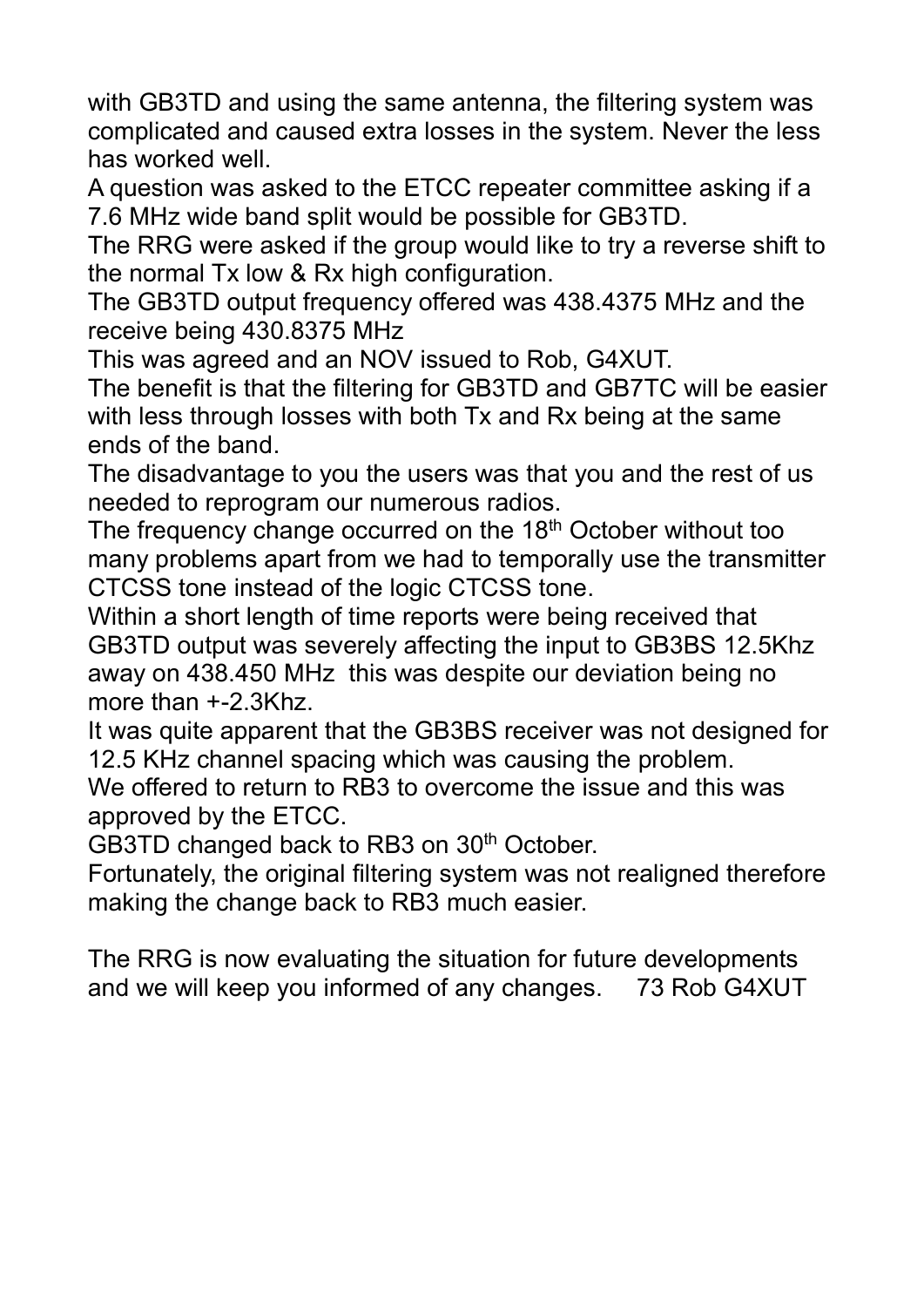## Article from Rob G4XUT A Trip To Rhodes.

Rob met Christos, SV5DDT on a recent holiday to Rhodes, Greece and went to the Rhodes Club for a second time that he had visited, at its present site just outside of Rhodes Town.

They have a permanent site with a well stocked shack and meeting room and a tower with HF and VHF antennas. The local repeaters come from there apart from the 145.650Mhz (77hz CTCSS tone) and other repeaters which are sited some distance away on a very high spot.

Rob was allowed to operate the club station SV5RDS for a short time and worked one station whilst he was there.



The photo is of the SV5RDS illuminated sign at the clubs' entrance which needs some local gardening engineering and was mentioned to Christos!

Rob has known Christos for 25 years after an initial call on the R2 repeater in 1994. Christos activates SOTA so maybe we will work him operating from one of the other Dodecanese islands and although there are 12 main ones, the actual number is more than 70 to choose from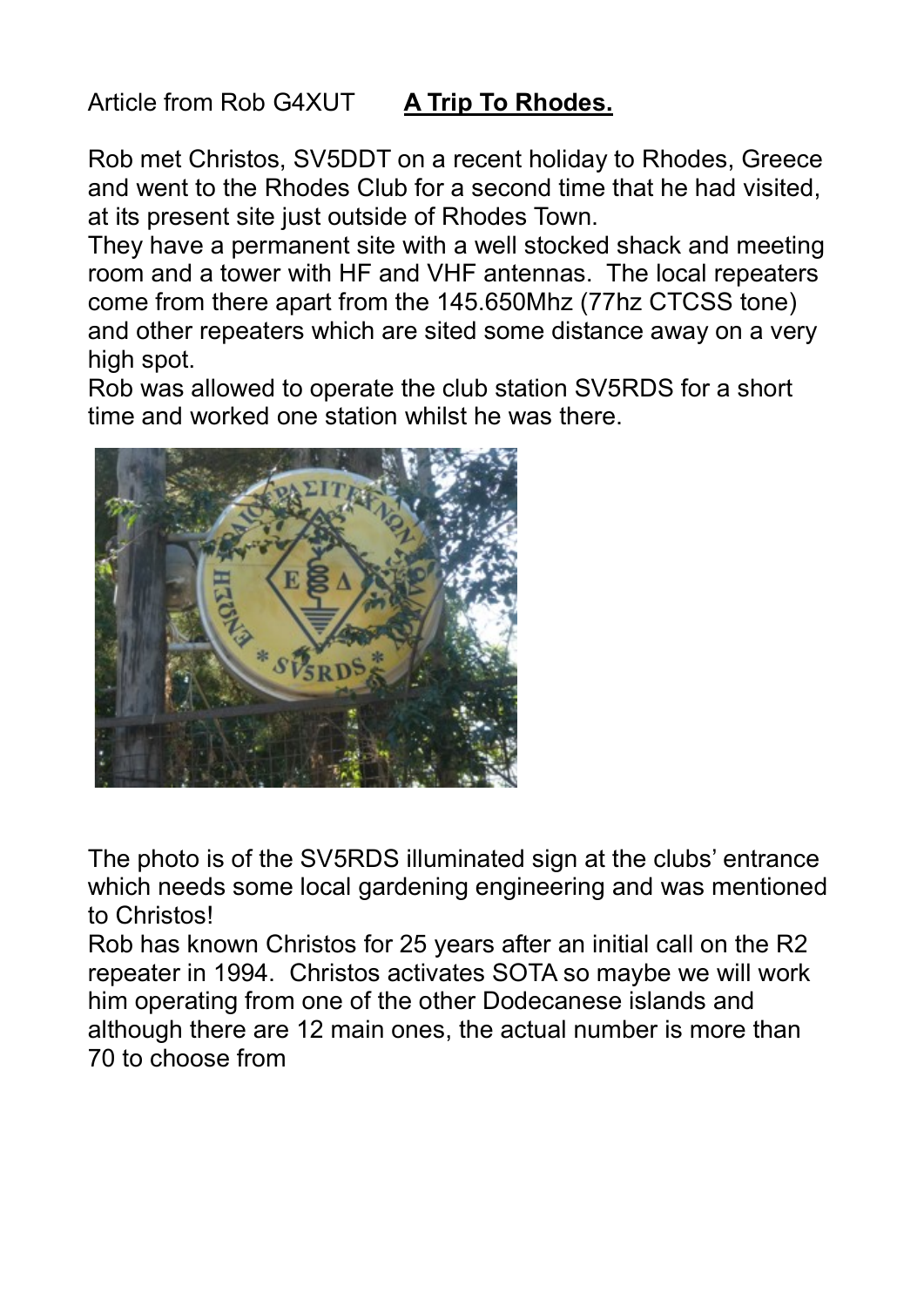

This is a picture of Rob and Christos.



This photo was taken by Rob at sunset with an aircraft on finals coming into land.

Looks very dramatic doesn't it.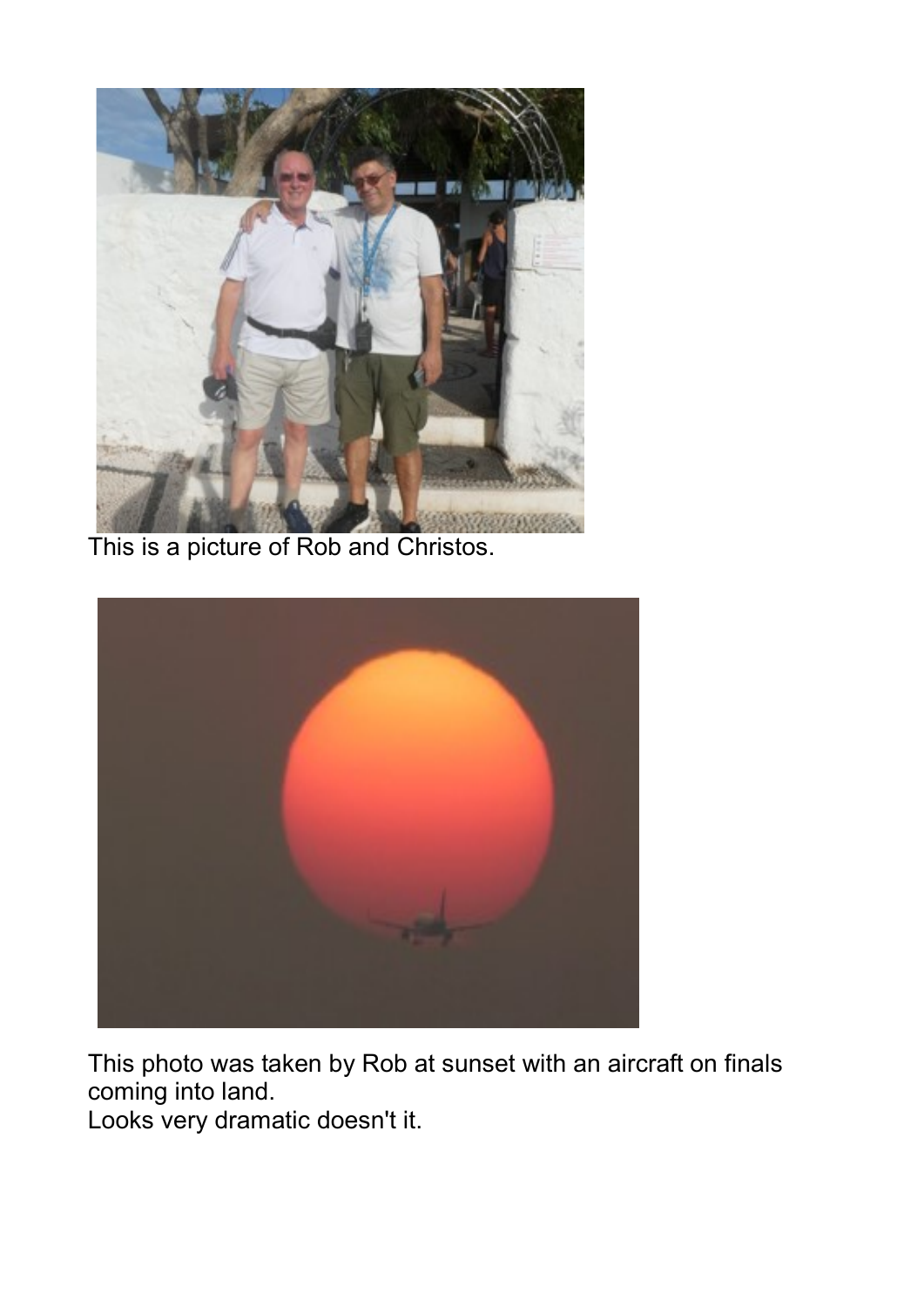## A Very Home built Loop Antenna.

First of all let me say this antenna has been years in the making, well not years in that sense of the word but it has taken me a long time to attempt to build this antenna. I first did the calculations some years ago and put various sizes into a loop calculation program (which has long been lost, I haven't been able to find this program either.) and stored the data for future reference.

Then I decided to look for components to make the Loop, a large variable air spaced capacitor, some material to make the loop from and a friend suggested that he had some 8mm solid aluminium cable with an outer sheath of plastic which was perfect for the loop. Recently I decided that I had stored these components long enough and I should really got off my backside and make the antenna. I started by finding something none conducting to mount the variable capacitor on and that I could use to connect the ends of aluminium cable to. A friend suggested that I could use an old number plate with the backing peeled off, which I though was a very upcycling idea to use for the mounting plate, which would also suffice for a mounting point. This has all gone very well as I found some plastic brackets to use for mounting the variable capacitor to this base plate so far so good. My next obstacle was how could I wire the end of the cable loop to the capacitor terminals. Then I had a thought I could strip out the copper earth cable from old left over piece of mains electrical wire that I had kept from a previous project I had completed. Next job was to put something on the end of the loop cable to be able to put a nut and bolt through or onto the said cable. Had look around one of my junk boxes and found the solution an old earthing lug that I kept from other jobs that I have been involved with, the lugs were a bit tight at first so eased/teased the holes in them with a drill and made them fit nearly perfectly over the end of the wire. Next I thought how do I stop them from coming adrift while in use, so after checking my tool box I found a crimping tool good enough to crimp the lugs onto the cable, job done, great, things now seemed to be coming together very well. All I need next was some thing to use as a feed point and I remembered I had bought one a couple of years ago as a spare feed point for my commercially bought loop which I hadn't used, this was put into place over the loop cable and completed my very home built loop antenna. I'm not going to say it was cheap as the variable capacitor was the most expensive part of the whole project and the rest was just using what I had to hand to complete this antenna. I'm thinking that I might look into making a copper loop instead of the aluminium one but that is just thought at the moment. Anyone could build one like this if they can source the components.

I haven't mentioned any dimensions as they can vary with what materials you use but if you need any dimensions I'm willing to share them with anybody that is interested.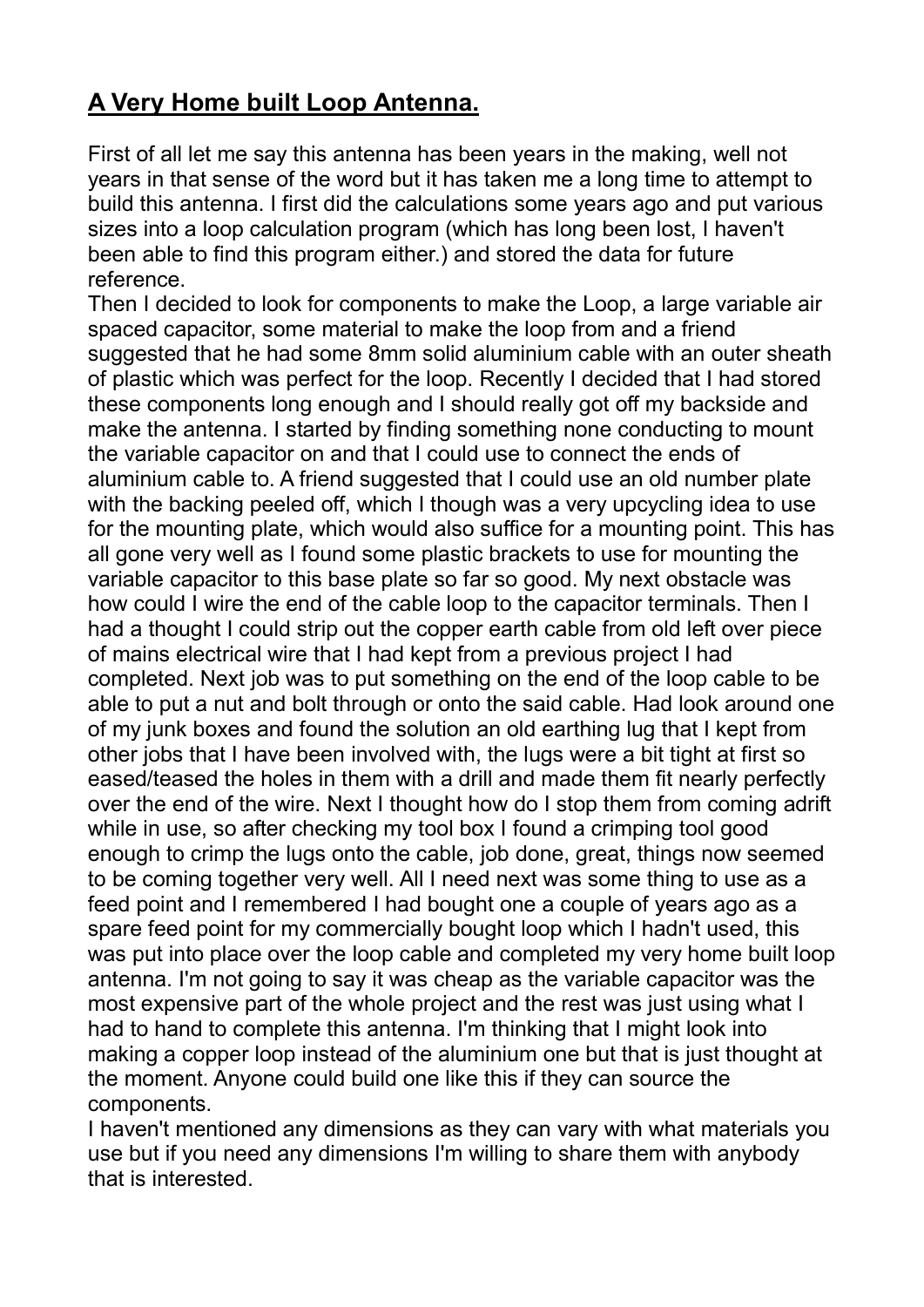This is the overall picture of the loop antenna.



Below is a close up of the variable capacitor and fixings.



As I use this antenna I will make notes and pass on the info in the up and coming newsletters.